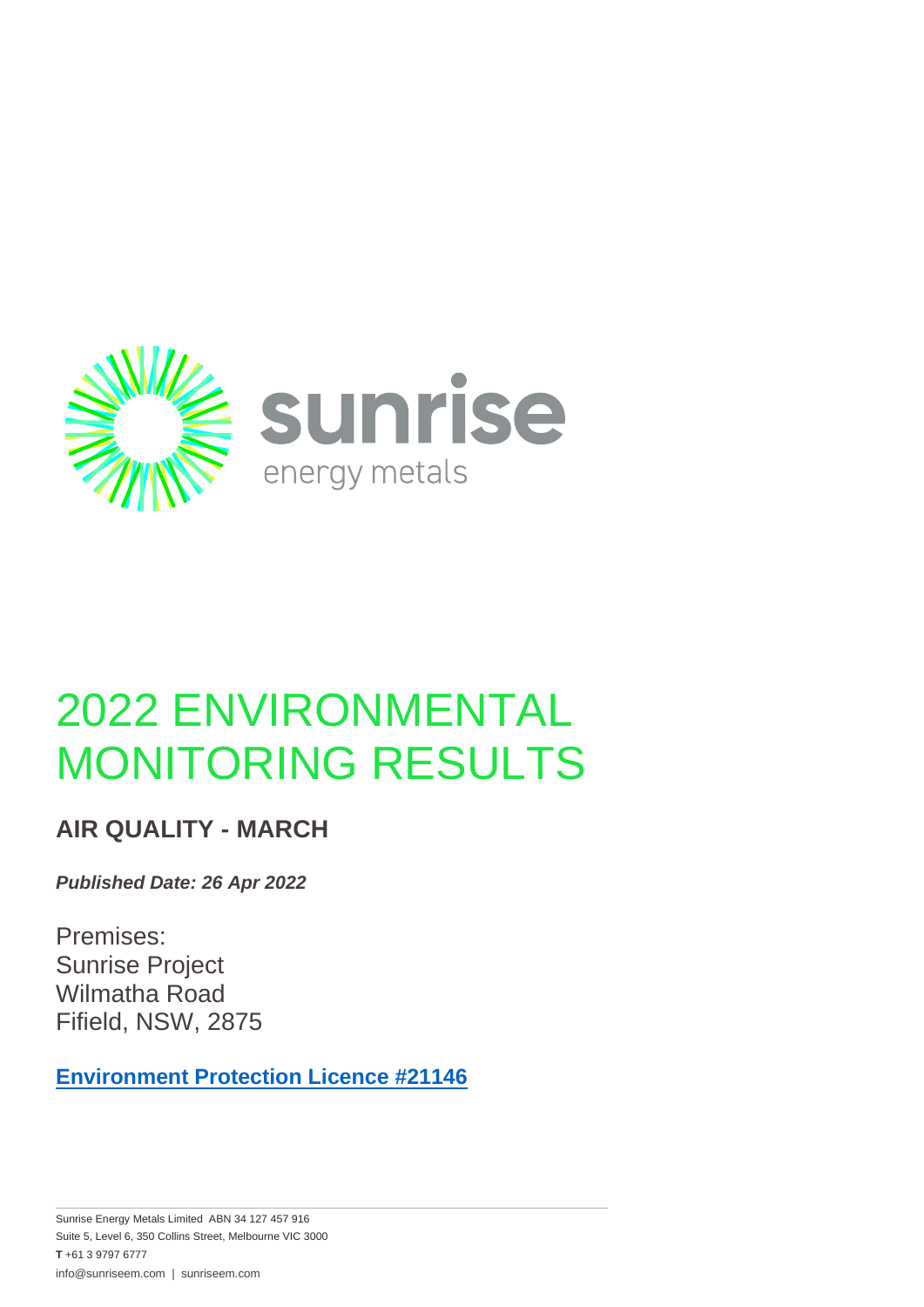

## Dust Deposition

#### **Monitoring Points:**

- *DG1- North West Corner of Mining Lease 1770*
- *DG2- Northern boundary of Mining Lease 1770*
- *DG3- Company Owned Residence South of Mining Lease 1770*
- *DG4- Adjacent the Accommodation Camp South West of Mining Lease 1770*

|              |                      | <b>Results</b>  |                  | Insoluble Solids (g/m <sup>2</sup> /mth) |                 |                 |     |
|--------------|----------------------|-----------------|------------------|------------------------------------------|-----------------|-----------------|-----|
| <b>Month</b> | <b>Sample Period</b> | <b>Received</b> | <b>Published</b> | DG1                                      | DG <sub>2</sub> | DG <sub>3</sub> | DG4 |
| January      | 31/12/21 - 31/1/22   | 11/2/22         | 25/2/22          | 1.6                                      | 1.1             | 0.8             | 1.2 |
| February     | $31/1/22 - 1/3/22$   | 11/3/22         | 21/3/22          | 2.0                                      | 0.9             | 0.6             | 0.8 |
| March        | $1/3/22 - 5/4/22$    | 21/4/22         | 26/4/22          | 1.4                                      | 1.1             | 1.3             | 1.5 |
| April        |                      |                 |                  |                                          |                 |                 |     |
| May          |                      |                 |                  |                                          |                 |                 |     |
| June         |                      |                 |                  |                                          |                 |                 |     |
| July         |                      |                 |                  |                                          |                 |                 |     |
| August       |                      |                 |                  |                                          |                 |                 |     |
| September    |                      |                 |                  |                                          |                 |                 |     |
| October      |                      |                 |                  |                                          |                 |                 |     |
| November     |                      |                 |                  |                                          |                 |                 |     |
| December     |                      |                 |                  |                                          |                 |                 |     |
|              |                      | Average (Mean)  | 1.7              | 1.0                                      | 0.9             | 1.2             |     |
|              |                      |                 | Median           | 1.6                                      | 1.1             | 0.8             | 1.2 |
| Maximum      |                      |                 | 2.0              | 1.1                                      | 1.3             | 1.5             |     |
| Minimum      |                      |                 |                  | 1.4                                      | 0.9             | 0.6             | 0.8 |

**Figure 1. Dust Deposition over the last 12 months with guideline criteria**



DG1 DG2 DG3 DG4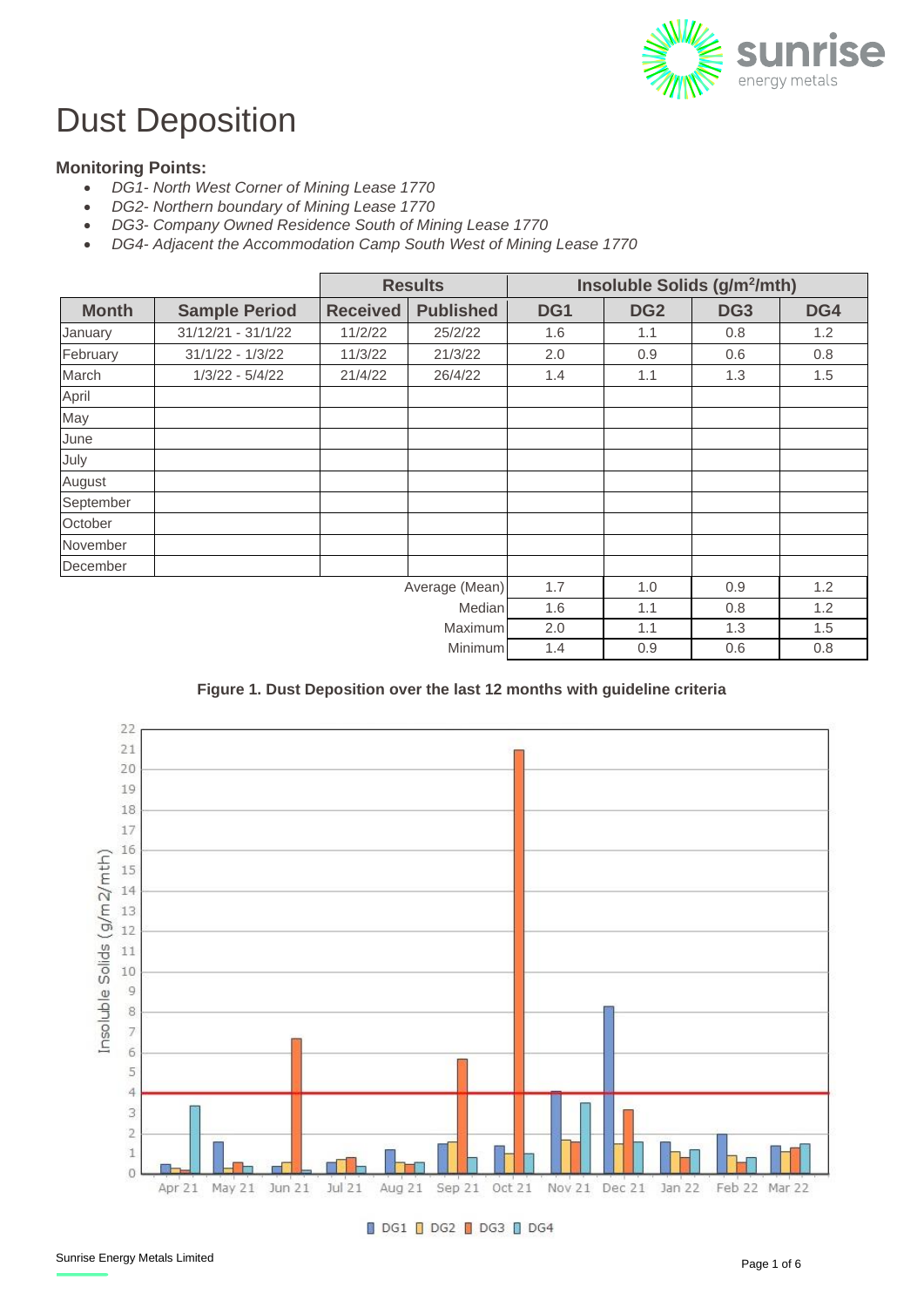### Particulate Matter

#### **Monitoring Points:**

- *PM2- Northern boundary of Mining Lease 1770*
- *PM4- Adjacent the Accommodation Camp South West of Mining Lease 1770*



PM2 - PM10 STP (Daily Avg)





PM4 - PM10 STP (Daily Avg)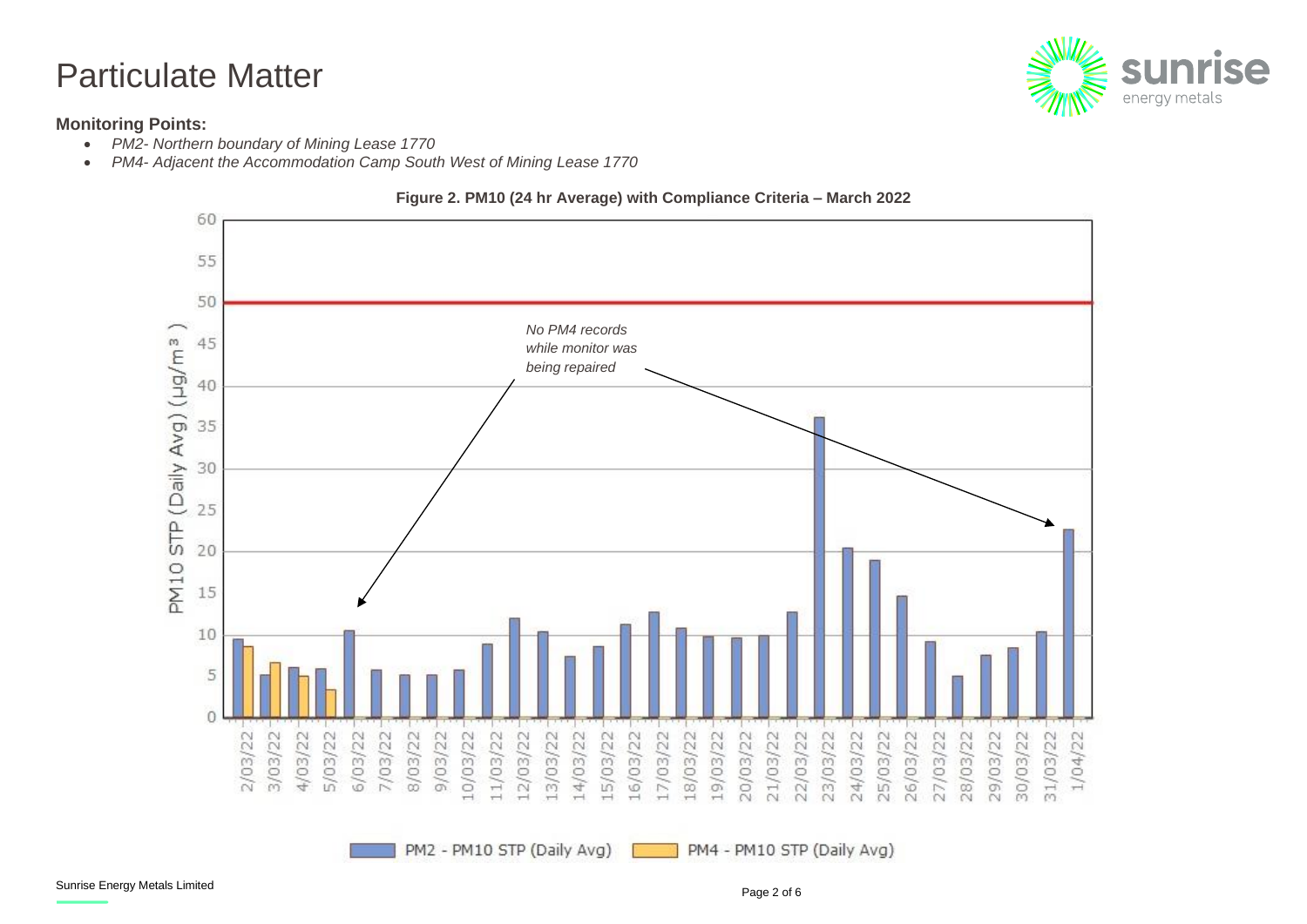

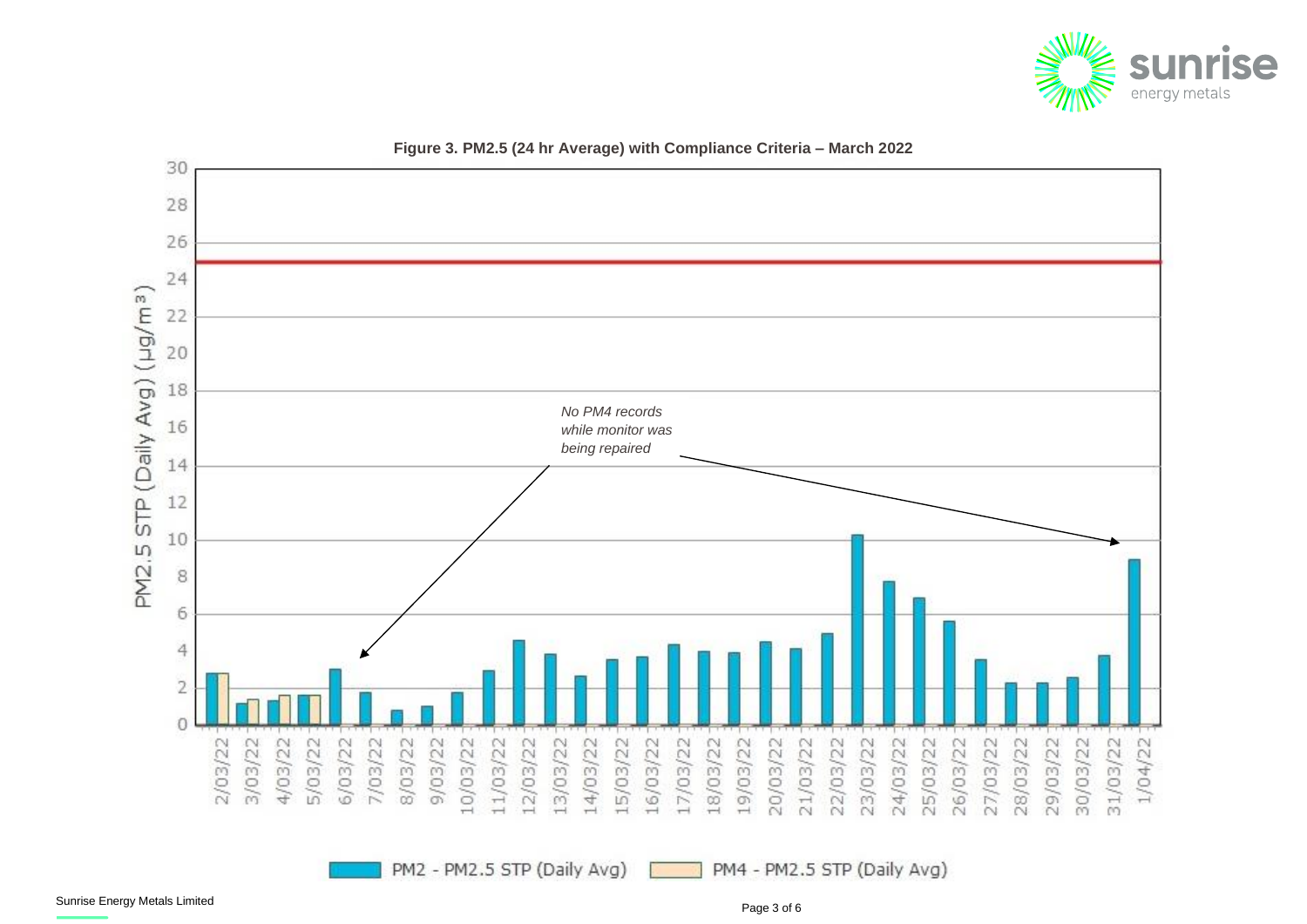## APPENDIX:

# Particulate Monitoring Monthly Monitoring Results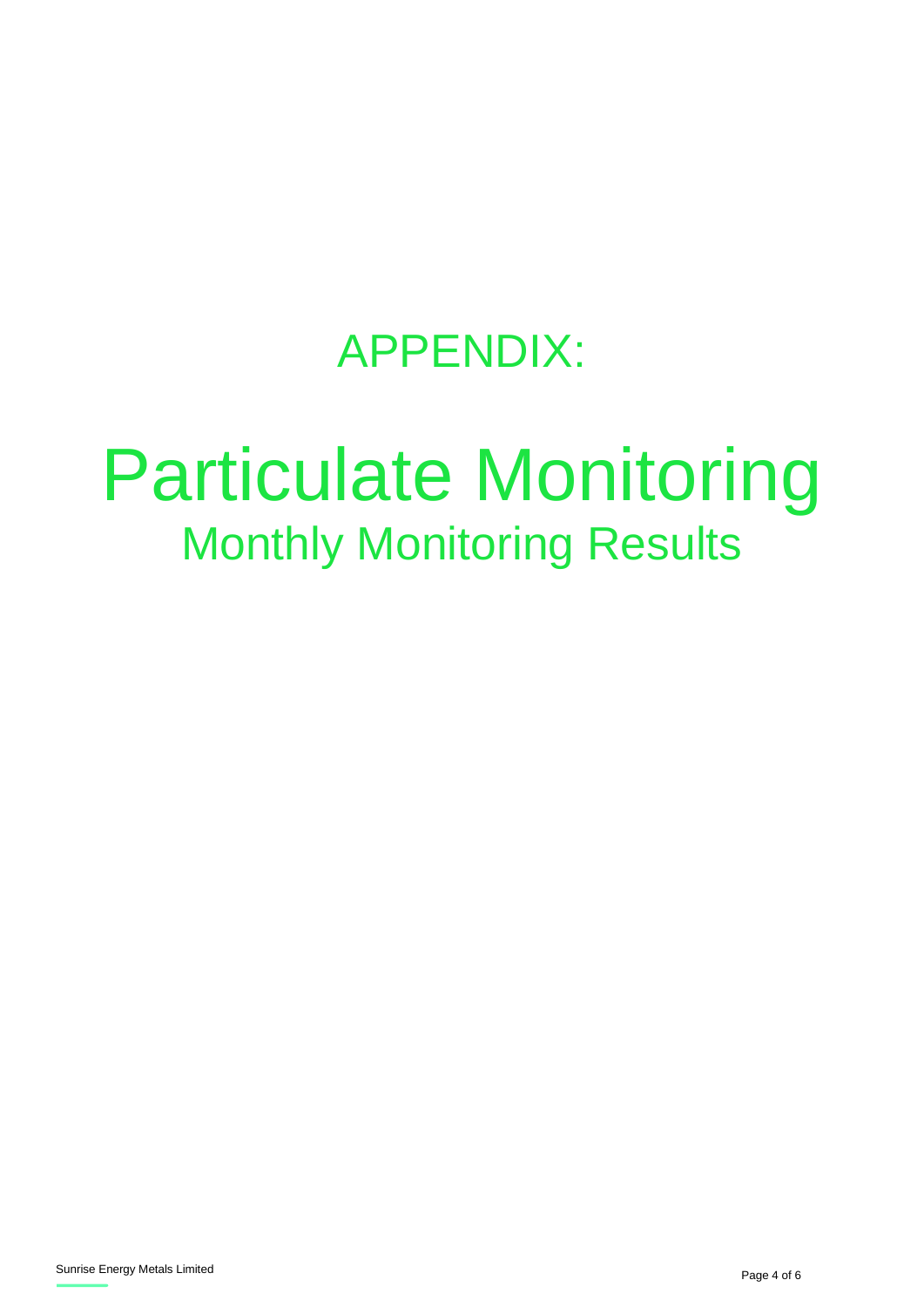## **January 2022**